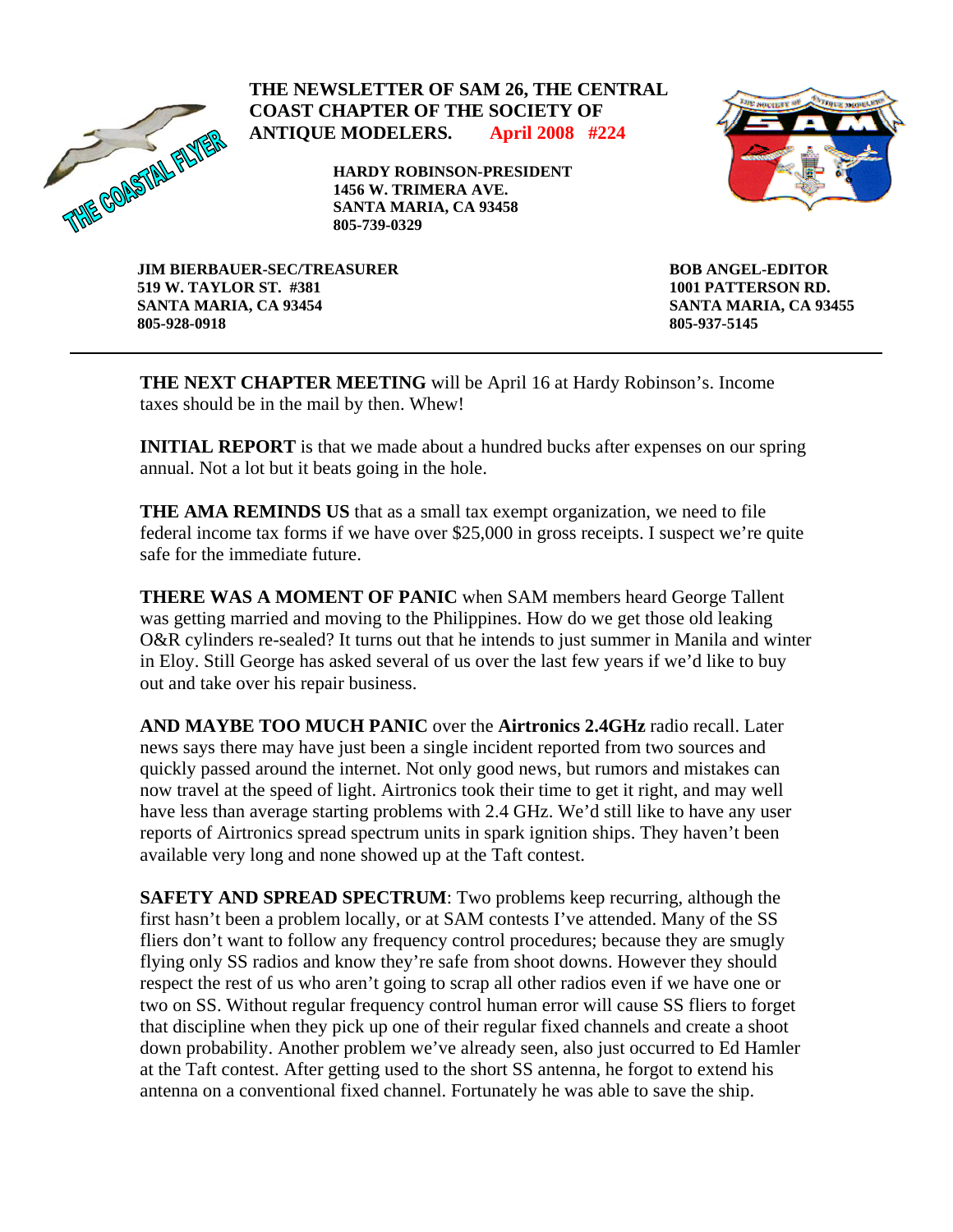## **RESULTS- 26TH SAM 26 SPRING ANNUAL-2008**  SATURDAY MARCH 29 SHOWN FIRST

| <b>ANTIQUE</b>    | <u>DI II UNDITI MIMULITIZI DIIO MATTINDI</u><br><b>SHIP</b> | <b>SIZE</b>              | <b>ENGINE</b>        | $\mathbf{1}$ | $\overline{2}$ | $\overline{3}$ | $\overline{4}$ | <b>TOTAL</b> |
|-------------------|-------------------------------------------------------------|--------------------------|----------------------|--------------|----------------|----------------|----------------|--------------|
| 1 Ed Hamler       | Airborn                                                     | 810                      | Spitfire             | 10:00        | 10:00          |                |                | 29:28 Flyoff |
| 2 Don Bishop      | Bomber                                                      | 1206                     | McCoy 60             | 10:00        | 7:11           | 10:00          |                | 28:38 Flyoff |
| <b>TEXACO</b>     |                                                             |                          |                      |              |                |                |                |              |
| 1 Ed Hamler       | Airborn                                                     | 810                      | Spitfire             | 53:52        |                |                |                | 53:52        |
| 2 Dick Fischer    | Flamingo                                                    | 1160                     | Brown Jr.            | 33:31        |                |                |                | 33:31        |
| 3 Jim Bierbauer   | Dallaire                                                    | 1540                     | Saito FS             | 19:20        |                |                |                | 19:20        |
| 4 Monty Pate      | Dallaire                                                    | 1540                     | $\gamma$             |              | 11:59          | 8:32           |                | 11:59        |
| 5 Dave Lewis      | Bomber                                                      | 1208                     | <b>PAW Diesel</b>    | 5:47         | 6:34           |                |                | 6:34         |
| 6 Dick Griswold   | $RC-1$                                                      | 1010                     | <b>O&amp;R 60 SP</b> | 3:01         |                |                |                | 3:01         |
| <b>A IGNITION</b> |                                                             |                          |                      |              |                |                |                |              |
| 1 Ed Hamler       | Playboy Jr.                                                 | 358                      | <b>Elfin Diesel</b>  | 6:53         | 5:06           |                |                | 11:59        |
| 2 Walter Angus    | Ranger                                                      | $\overline{\mathcal{L}}$ | <b>Elfin Diesel</b>  | 4:53         | 6:39           | 3:30           | 1:50           | 11:32        |
| 3 Bob Angus       | Bomber                                                      | $\overline{?}$           | $\gamma$             | 4:06         | 0:19           | 2:26           | 7:00           | 11:06        |
| 4 Dave Lewis      | Bomber                                                      | 330                      | <b>Elfin Diesel</b>  | 4:20         | 4:54           | 4:09           |                | 9:14         |
| <b>B GLOW</b>     |                                                             |                          |                      |              |                |                |                |              |
| 1 Don Bishop      | Bomber                                                      | 690                      | K&B 4.9              | 7:00         | 8:00           | 3:14           | 8:00           | 16:00        |
| 2 Bob Angel       | <b>Stardust Special</b>                                     | 660                      | Torp 29              | 4:59         | 8:00           | 8:00           |                | 16:00 DNFO   |
| 3 Dave Lewis      | <b>Bomber</b>                                               | 680                      | S Tigre 29           | 5:50         | 7:43           | 6:13           | 8:00           | 15:43        |
| <b>CIGNITION</b>  |                                                             |                          |                      |              |                |                |                |              |
| 1 Don Bishop      | <b>Bomber</b>                                               | 1206                     | McCoy 60             | 9:00         | 9:00           |                |                | 18:00        |
| 2 Rick Holman     | Bomber                                                      | 1206                     | McCoy 60             | 9:00         | 9:00           |                |                | 18:00 DNFO   |
| 3 Ed Hamler       | Westerner                                                   | 1024                     | McCoy 60             | 8:55         | 9:00           |                |                | 17:55        |
| 4 Steve Remington | Playboy                                                     | 800                      | <b>O&amp;R 60</b>    | 5:23         | 4:27           | 9:00           |                | 14:23        |
| 5 Bob Angel       | $RC-1$                                                      | 1010                     | Anderson             | 3:18         | 9:00           |                |                | 12:18        |
| 6 Dave Lewis      | Anderson Pylon                                              | 900                      | Edco 65              | 7:17         |                |                |                | 7:17         |
| 7 Walter Angus    | Playboy Sr.                                                 | 800                      | $\overline{?}$       | 6:27         |                |                |                | 6:27         |
| 1/2A TEXACO       |                                                             |                          |                      |              |                |                |                |              |
| 1 Eut Tileston    | J-2 Cub                                                     | 241                      | Cox                  | 15:00        | 15:00          |                |                | 30:00        |
| 2 Bob Angel       | Playboy Jr.                                                 | 350                      | <b>Babe Bee</b>      | 1:15         | 15:00          | 15:00          |                | 30:00 DNFO   |
| 3 Jose Tellez     | Playboy                                                     | 288                      | Cox                  | 15:00        | 9:28           |                |                | 24:28        |
| 4 Walter Angus    | Rambler                                                     | $\overline{\mathcal{L}}$ |                      | 3:42         | 7:52           | 15:00          |                | 22:52        |
| 5. Ed Hamler      | Airborn                                                     | 292                      | Cox                  | 15:00        | 7:23           |                |                | 22:23        |
| 6 Jim Bierbauer   | Playboy                                                     | 350                      | Cox                  | 3:48         | 5:03           | 9:58           |                | 15:01        |
| 7 Jim Elliott     | Atomizer                                                    | 275                      | Cox                  | 4:08         | 5:36           | 4:16           |                | 9:52         |
| 8 Monty Pate      | Dallaire                                                    | 312                      | Cox                  | 8:11         |                |                |                | 8:11         |
| <b>O/T GLIDER</b> |                                                             |                          |                      |              |                |                |                |              |
| 1 Bob Angel       | Nameless Waif                                               |                          |                      | 10:00        | 4:48           |                |                | 14:48        |
| 2 Jim Biuerbauer  | <b>Bird of Time</b>                                         |                          |                      | 1:38         | 0:55           | 0:31           |                | 3:04         |
| <b>E TEXACO</b>   |                                                             |                          |                      |              |                |                |                |              |
| 1 Hardy Robinson  | Bomber                                                      | 450                      | Elect.               | 39:24        |                |                |                | 39:24        |
| Speed 400         |                                                             |                          |                      |              |                |                |                |              |
| 1 Bob Meyering    | Bomber                                                      | $\overline{\mathcal{L}}$ | S 400                | 15:00        | 5:30           | 6:55           |                | 21:55        |
| 2. Mike Myers     | Scientific Coronet                                          | 300                      | S 400                | 10:07        | 6:30           |                |                | 16:30        |
| 3 Ed Hamler       | Airborn                                                     | 292                      | S 400                | 15:00        |                |                |                | 15:00        |
| 4 Eut Tileston    | Clipper                                                     | $\overline{?}$           | S 400                | 4:32         |                |                |                | 4:32         |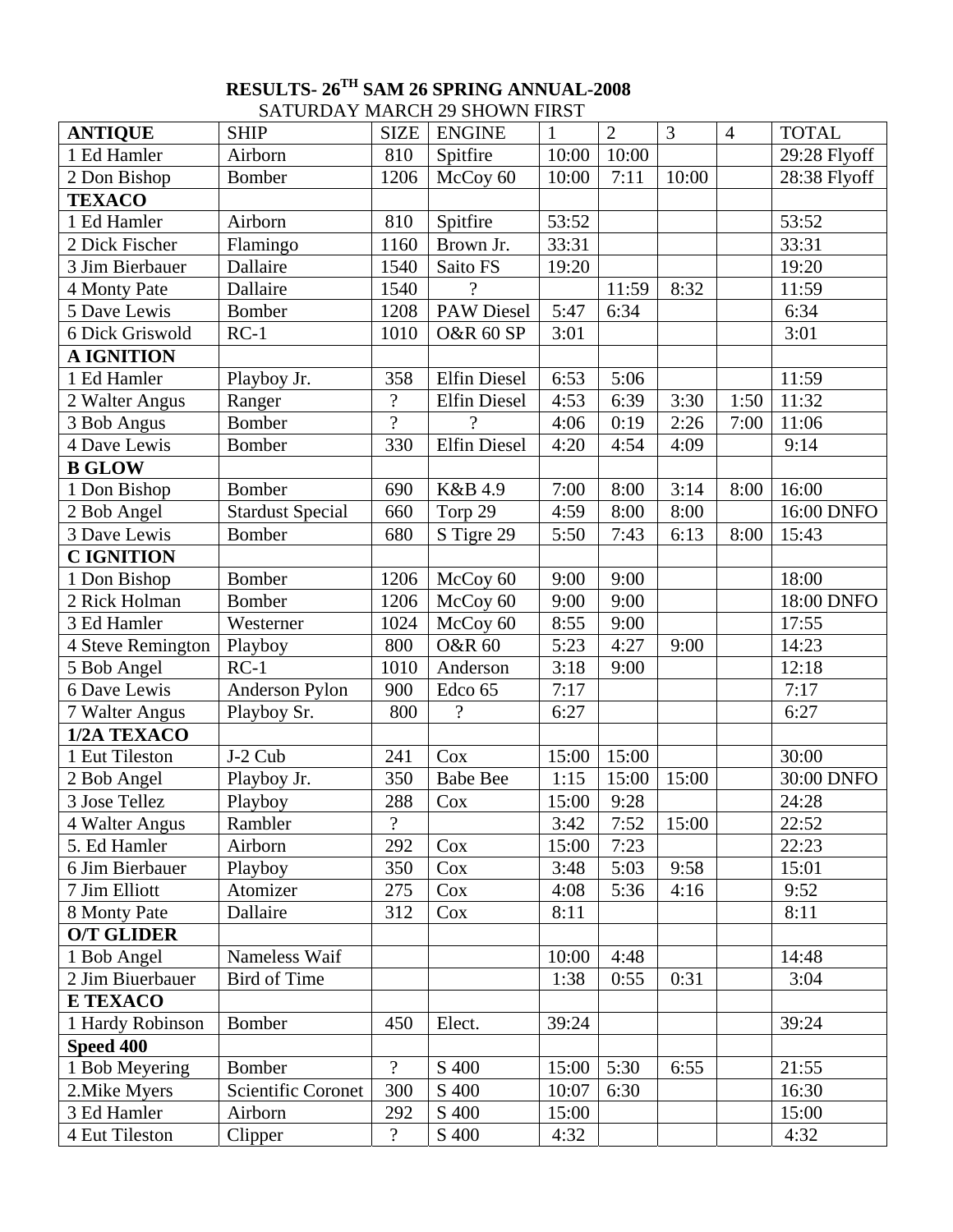| <b>A GLOW</b>       | <b>SHIP</b>           | <b>SIZE</b>              | <b>ENGINE</b>       | $\mathbf{1}$ | $\overline{2}$ | $\overline{3}$ | $\overline{4}$ | <b>TOTAL</b> |
|---------------------|-----------------------|--------------------------|---------------------|--------------|----------------|----------------|----------------|--------------|
| 1 Dave Lewis        | <b>Bomber</b>         | 451                      | Veco 19             | 7:00         | 7:00           |                |                | 14:00        |
| 2 Ed Hamler         | Airborn               | 490                      | K&B 3.25            | 7:00         | 6:36           |                |                | 13:36        |
| 3 Mike Young        | Playboy Jr.           | 350                      | Conquest            | 2:45         | 3:05           |                |                | 5:50         |
| <b>B IGNITION</b>   |                       |                          |                     |              |                |                |                |              |
| 1 Bob Angus         | Korda Diamond         | $\overline{?}$           | $\gamma$            | 8:00         | 5:22           | 8:00           |                | 9:32 Flyoff  |
| 2 Ed Hamler         | Playboy Cabin         | 510                      | Torp 29             | 8:00         | 4:55           | 8:00           |                | 8:09 Flyoff  |
| 3 Walter Angus      | Ascender              | $\overline{\mathcal{L}}$ | $\gamma$            | 0:06         | 0:07           | 8:00           | 4:09           | 12:09        |
| 4 Steve Remington   | Playboy               | $\overline{?}$           | <b>O&amp;R 23</b>   | 3:15         | 4:33           | 5:42           | 3:58           | 10:15        |
| 5 Dave Lewis        | Korda Diamond         | 450                      | Torp 29             | 2:26         | 2:12           |                |                | 4:38         |
| 6 Don Bishop        | <b>Bomber</b>         | 582                      | McCoy 29            | 2:30         |                |                |                | 2:30         |
| <b>C GLOW</b>       |                       |                          |                     |              |                |                |                |              |
| 1 Ed Hamler         | Westerner             | 900                      | <b>K&amp;B 40R</b>  | 5:25         | 9:00           | 9:00           |                | 18:00        |
| 2 Don Bishop        | <b>Bomber</b>         | 900                      | K&B 6.5             | 7:31         | 9:00           | 9:00           |                | 18:00dnfo    |
| 3. Dave Lewis       | Playboy               | 800                      | <b>K&amp;B</b> 35   | 4:51         | 5:38           | 6:20           |                | 11:58        |
| 4 Mike Young        | <b>Bomber</b>         | $\overline{?}$           | <b>K&amp;B 5.8</b>  | 0:30         | 6:31           | 3:38           |                | 10:19        |
| 1/2A SCALE          |                       |                          |                     |              |                |                |                |              |
| 1 Eut Tileston      | J-2 Cub               | 241                      | Cox                 | 8:20         | 9:38           |                |                | 17:58        |
| 2 Jose Tellez       | Cadet                 | 288                      | Cox                 | 6:54         | 6:16           | 8:13           |                | 15:07        |
| 3 Jim Bierbauer     | Puss Moth             | $\overline{?}$           | Cox                 | 0:23         |                |                |                | 0:23         |
| <b>BROWN LER</b>    |                       |                          |                     |              |                |                |                |              |
| 1 Dick Fischer      | Flamingo              | 1160                     | <b>Brown</b>        | 0:40         | 2:40           | 12:33          |                | 12:33        |
| 2 Bob Angus         | <b>Trenton Terror</b> | $\gamma$                 | <b>Brown</b>        | 4:29         | 10:44          | 4:25           | 10:44          | 10:44        |
| 3 Bob Angel         | <b>Kloud King</b>     | 670                      | <b>Brown D</b>      | 0:34         | 4:07           |                |                | 4:07         |
| <b>ELECT. LMR</b>   |                       |                          |                     |              |                |                |                |              |
| 1 Ed Hamler         | Airnorn               | 680                      | Neu?                | 7:22         | 10:00          |                |                | 17:22        |
| 2 Hardy Robinson    | <b>Bomber</b>         | 450                      | Elect.              | 2:54         | 8:33           |                |                | 11:27        |
| 3 Mike Myers        | Leisure Playboy       | $\overline{?}$           | Himaxx              | 7:08         | 2:30           |                |                | 9:38         |
| <b>OHLSSON SP</b>   |                       |                          |                     |              |                |                |                |              |
| 1 Dick Griswold     | $RC-1$                | 1010                     | <b>O&amp;R 60 S</b> | 7:00         |                |                |                | 7:00         |
| <b>PURE ANTIQUE</b> |                       |                          |                     |              |                |                |                |              |
| Wasn't flown        |                       |                          |                     |              |                |                |                |              |

## **SAM 26 SPRING ANNUAL-CONT'D**. - SUNDAY'S EVENTS

The Overall Sweepstakes Trophy went to a very active **Ed Hamler** who amassed a total of 21 points on a three point scale. He also takes home the Templeton Texaco Perpetual Trophy which was donated several years ago by Charlie Applebaum. **Don Bishop** was Sweepstakes runner-up and he also takes possession of the Don Barrick Perpetual trophy for his win in class C ignition**.** And **Eut Tileston** won the Ron Doig perpetual 1/2A Trophy.

This year's individual event trophies were a new item being introduced by Bob Holman Plans. They are nicely decorated ceramic mugs with individualized logos for each event. They are very professional looking ceramic using a new firing technique that puts a smooth high quality finish on the custom art work. They're also quite practical as they're dishwasher proof and these particular ones were black inside so they will never show coffee stains like my grungy old former favorite. If we keep awarding these for a while, it might increase event participation as we try to accumulate a small set of them.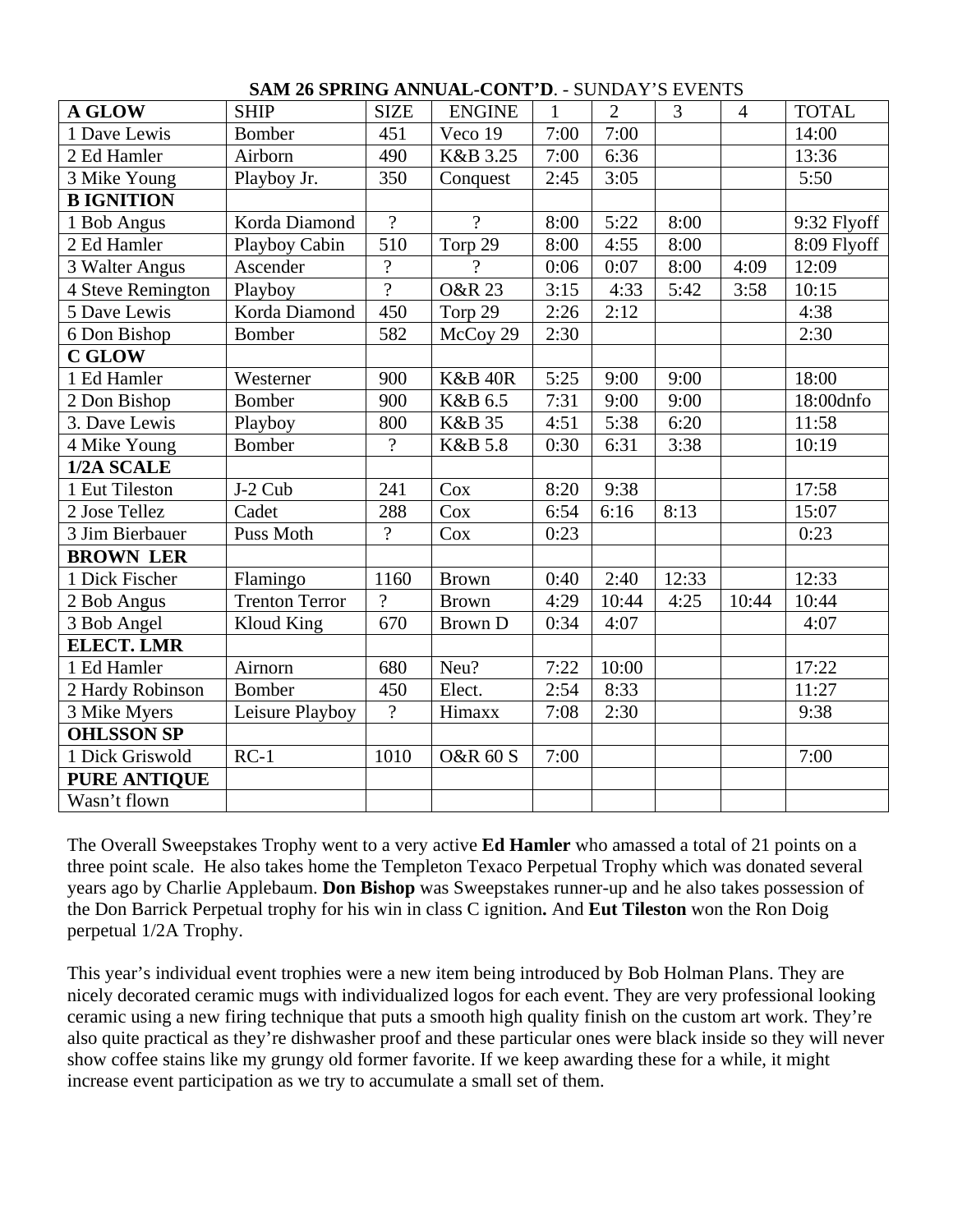**CONTEST REPORT:** Weather was fine if a little cool at times, especially for the Arizona guys, who often refer to themselves as the Arizona Mafia. Actually they're a refined group consisting of Bob Angus, his son Walter and Dick Griswold and his wife Ann. We had 20 registered fliers, which is a slight improvement over the last time.

 Thermal activity was interesting. Few really big Taft boomers, but we watched several ships rise up from what we call "hero level" at the local SAM 26 flying field. You're a hero if you can pick up a thermal from about 50' altitude or less. Don Bishop pulled off one of those during the Antique flyoff. He wasn't quite able to get back up to Ed Hamlers' altitude for the win, but the flight had a riveted audience watching for almost half an hour.

 Dick Fischers' pink flamingo is a big ship for a Brown junior to haul up, but it looks really graceful doing its thing and managed a win in Brown Junior plus a respectable Texaco flight for 2<sup>nd</sup> place. If I had time, I'd follow Ed Hamler around sometime to see how he manages to fly 6 events in one day. About the best I can ever manage is four events, usually with several foul ups and various "confusements".

 The motorcyclists were on the field in smaller numbers this time and seem to be getting more polite about keeping their dust clouds downwind. Some free flight guys were flying downwind and came over with a message. They said we could ask cyclists to leave the field if they were a bother and the Taft police would back us up. This was supposedly a new policy for organized affairs such as ours. Maybe that was the reason for fewer cyclists and more courtesy. We do spend a few bucks in the little town and money talks.



Don Bishop's MacBomber with Steve Remington timing. The engine is running, but Don has made himself one of the popular mechanical holder-launchers. Photo by Eut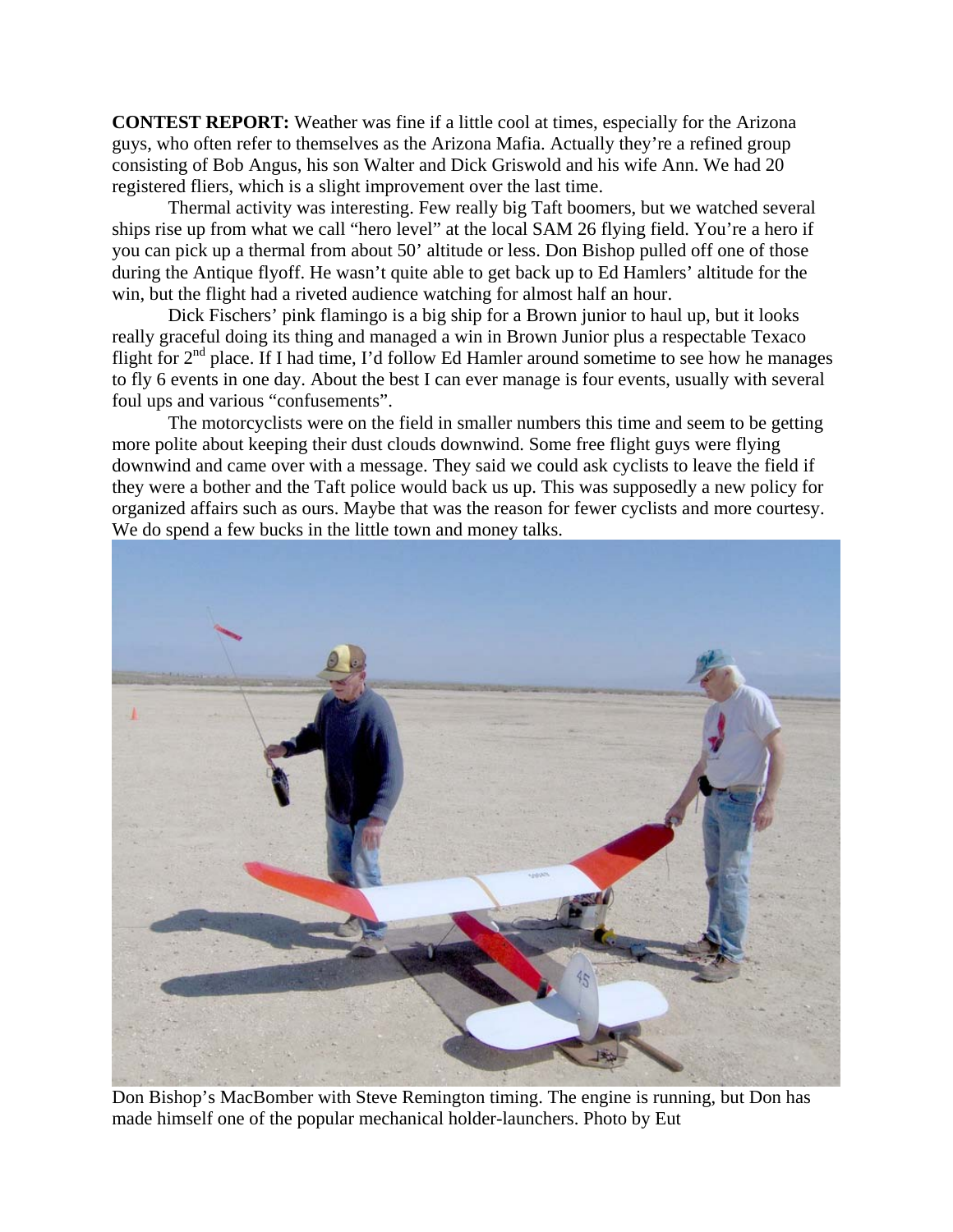**CONTEST - CONTINUED**. At the banquet Dave Lewis corralled SAM President Mike Myers and laid on him the fact that two of the 07 SAM Champs event results got messed up somewhere along the way to SAM Speaks. Genial Mike gave Dave some soothing words while letting it all roll off his back.

 I hadn't noticed the scrambled 'Champs results for the Ohlsson Sideport and Antique events, but let's just blame it on computers. Dave asked if I still had the timecards and other source data from the event. I'd kept it in the SAM 26 accordion file folder only until the folder was needed for our own contest. Years ago I attended the big Visalia fall soaring festival, which is still the biggest soaring event anywhere with over 120 fliers. One year the CD passed on some possibly sage advice to other CD's. He said "After the awards are made, save the final results sheet, but immediately burn all the timecards and other evidence and forget about it."

 The DNFO's on the results sheets stand for Did Not Fly Off. The Holmans' flying weekend was unfortunately interrupted by a medical emergency and Rick generously conceded the potential C ignition flyoff to Don Bishop. Rick Holmans' 17 year old son Ricky (Bob Holmans' Grandson) had a serious seizure of some kind in the motor home and the paramedics took him to the hospital in Bakersfield. Fortunately Ricky was able to be taken home by Sunday night and Bob reports he's back to normal except for a half dozen bad insect bites (probably black widow spider) on his shoulder. The doctors didn't see any connection, but the rest of us suspect the fact that neither bites nor seizure had ever happened before, that it may have been simple cause and effect. A black widow bite is serious and all sorts of allergic or toxic reactions can occur. It was probably a spider, or nest of them that got into the motor home during storage.

 And my own DNFO's were the result of a lesser medical problem. I'd picked up a pesky "floater" in my right eye, right in the center of vision. My timer had to bail me out several times by keeping track of my airplanes at high altitude. Since flyoffs often involve longer and higher flights, I just didn't want to risk losing airplanes. The floater should slowly dissolve itself, but it might take months to do so.



Rick Holman stands watch while his Cousin Bob Meyering flies. Bob Holman, Seated, in background times. Notice the lush vegetation of Taft in the springtime.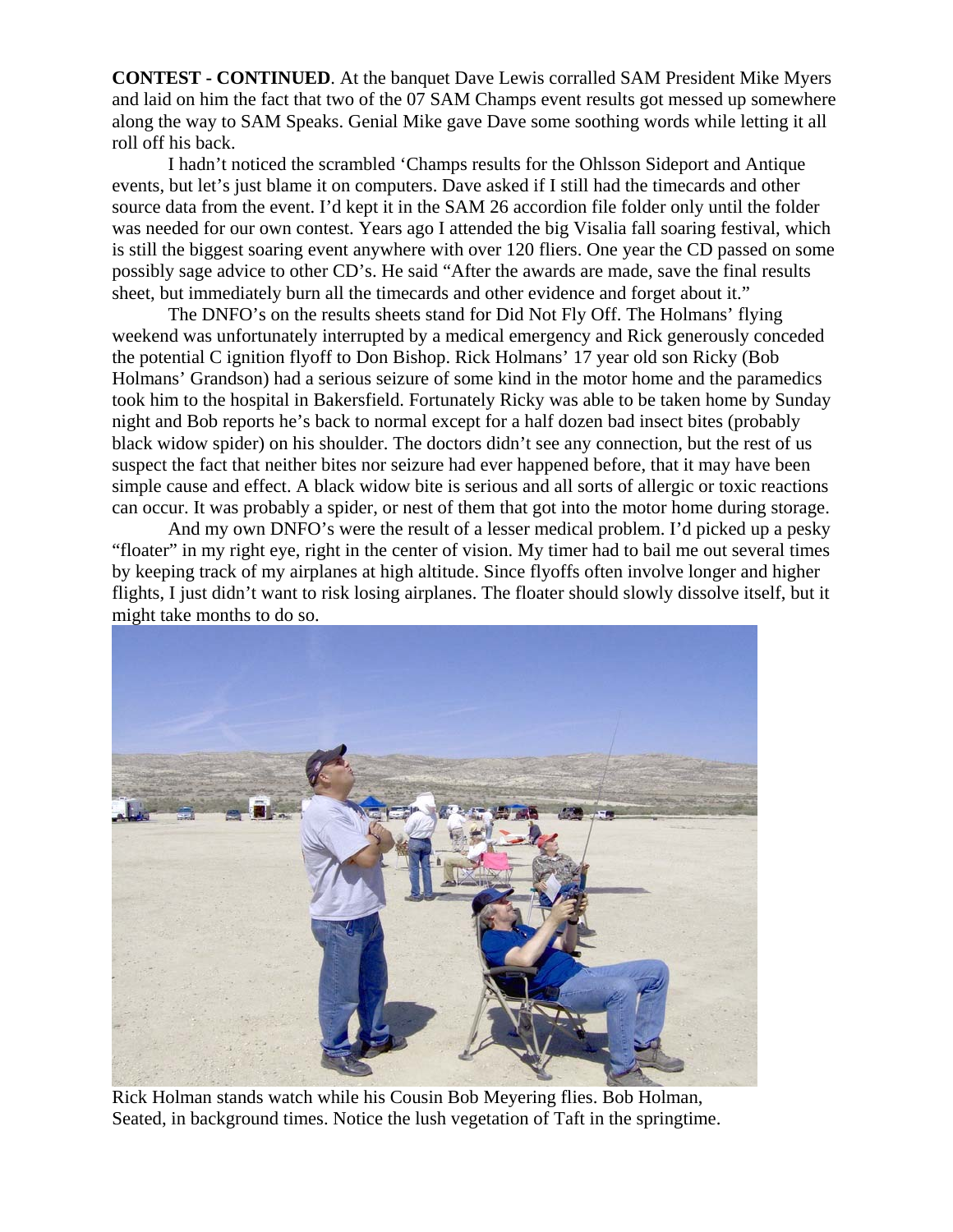

For those who've never had the pleasure of flying at Taft, here's the famous kitty litter plant about a mile south of the flying area. The cleared portion at lower right is the far edge of the flying field. The steam plume is an indication of the mild north wind condition. Eut Tileston took this photo with his small electric photo plane.

At the risk of making this look more like a medical report than a contest report, there were just a couple of other reportable incidents. Jim Bierbauer had to leave early Sunday to have a small piece of sharp plastic that had found its way into his eye. Jim had toughed it out for more than a day, but it did scratch things up a bit and will be a couple weeks getting back to normal. Aside from all that, there were no hands in props or trips to the emergency room it was a reasonably safe outing with only one band-aid needed for a finger pinched in a folding table.

**INCOME TAXES** were mentioned earlier. This gets off our main subject, but let's classify it as a joke. Our taxing politicians have always catered to some narrow special interests, but in California (the land of fruits and nuts) we have a very special tax break. On California form 540, line21, you are given a tax break "If you received settlement payments as a person persecuted by the Turkish Ottoman Empire from 1915 to 1923." This includes monies received "by heirs or your estate on or after January 1, 2005". I suppose the loss in income to the State is negligible, but presumably it could probably be made up in another area as follows: Say you are a homeless person who picks up and returns beverage containers in order to eat. You are required to report the five cents per coke can on line 21, form 540. Refer to Pg 55 of form 540 instructions "Beverage container recycling income".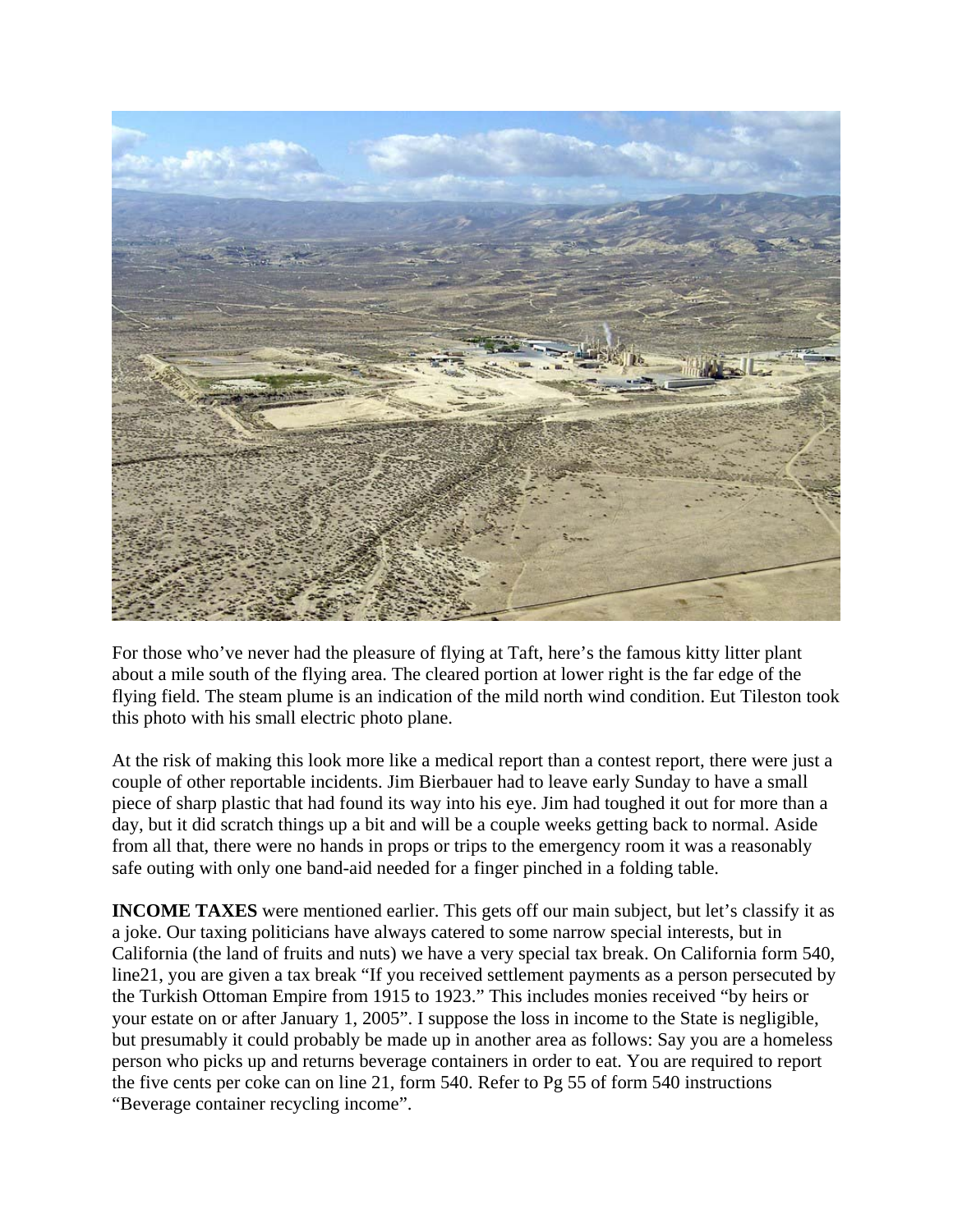**Dan Carpenter** carried a box of engines over and handed them to me as we were getting ready to leave the contest at Taft. For a couple of years or so, Dan has been selling off Don Barricks' models and engines. These were some of the well used ones that hadn't sold and were becoming a storage problem. He said to do with them whatever I could figure out and turn any proceeds into the club treasury. There were nine engines in various states of repair, most with one or more missing or broken parts. But at least a couple look to be runnable as is. All are four strokes, either OS or Saito, except for one big old Enya 60 cross flow. All need some cleanup. My first thought is to go through them with the idea of getting at least some cleaned and tested and put them into a raffle at our fall contest. That gives us time to figure it out. Other suggestions are welcome. Thank you Dan.



Here's Steve Remington running a prewar Ohlsson 23 that Frank Osborne bought as a young lad. Steve went through the engine and prepped it before bringing it out. He added a couple of small parts, made sure the points were working, etc. It started and ran nice and steady for a sixty-something year old. In fact it started more easily than the newer Ohlsson 23 he runs in his Playboy. The smaller intake tube might help starting because of better fuel draw. This is part of a batch of engines Frank gave us s ome weeks ago.

**ENGINE RUNNING DAY** was the occasion for the above picture. The first Saturday of each month is designated as engine running day at our local club field at Drum Canyon Farm. We bring out a test stand, various fuel tanks, and a clip-on ignition system and we usually stand by with a tachometer. We encourage ourselves to bring engines needing testing, plus any unusual or exotic machinery that isn't often seen at the field. Where else would you expect to see a Thor run? Did you ever notice the fascination we have for a running engine, especially on a test stand? Guys will stand and stare at a running engine for minutes at a time.

**SPEAKING OF TACHOMETERS**: I got disgusted one day when all three of my tachometers failed to work, so I ordered a fourth. I'm usually thrifty enough to salvage and use anything operable, but the tachometer problem has been growing. The oldest and most accurate tach is more of a lab type thing that's sorta large and clumsy for field use. The four Ni-Cds were just down from idleness on that one. The second was the popular GloBee, which I'd set aside as simply worthless from day one. The GloBee is a "computerized" gadget with several useless features requiring too much attention to operate. It also has a big soft press on switch that turns itself on whenever handled, even to put it away. I didn't know all that or I'd have never bought it mail order. But its main problem was that it simply wouldn't read RPM accurately. Actually after returning one, I went through two of these lemons, neither of which ever locked on and gave an accurate RPM reading. Even turning it at all angles to the light a steady or believable reading never emerged. I question that a Thor turning 31,000 RPM is accurate. The third was an old Tower which was simple and worked well, but which suddenly went crazy also. The new (fourth) one is the newer Tower, with which I'm reasonably happy even though it's a touch more clumsy to operate than the old version. But for a low priced tach, It's OK.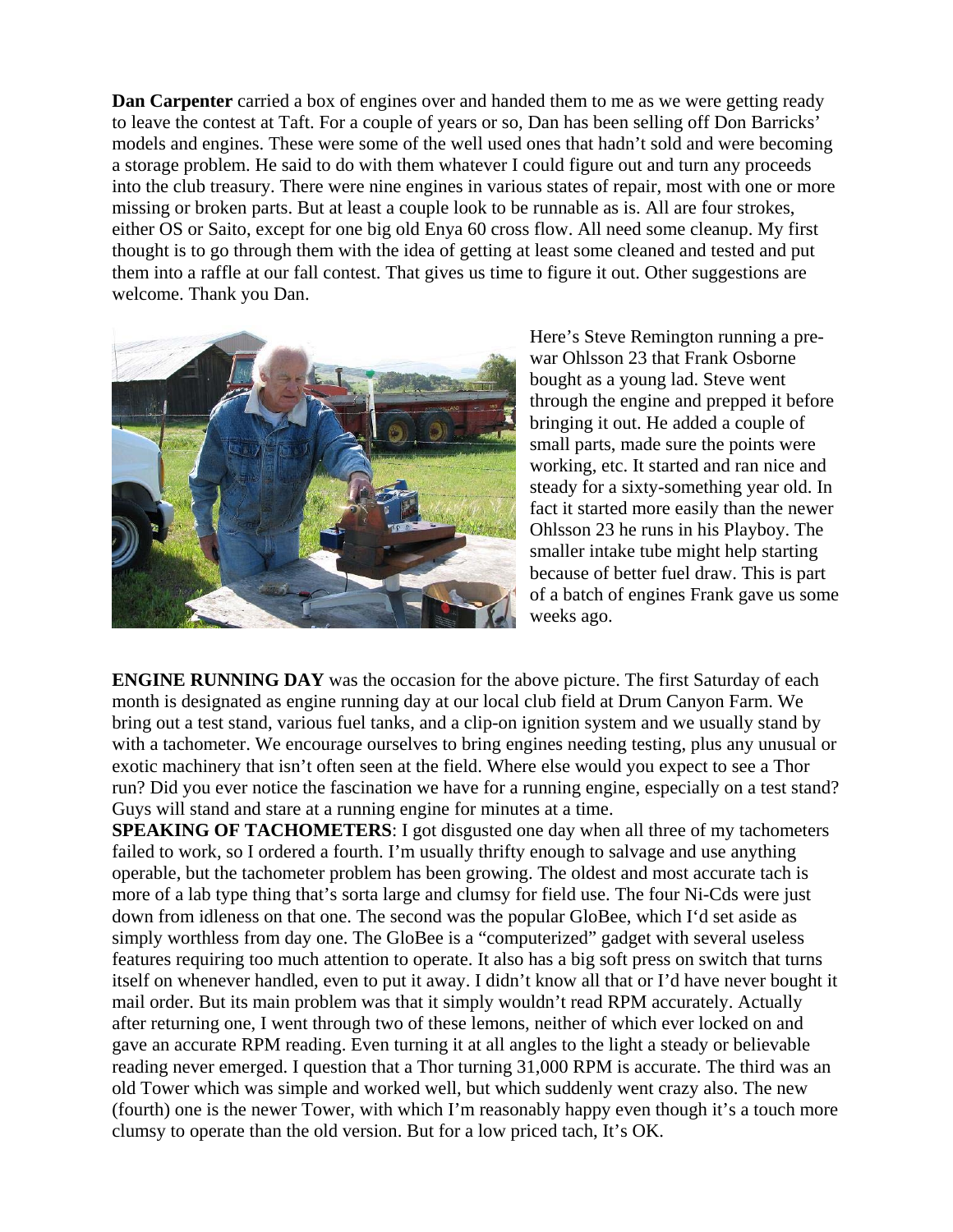

Here's the stuff Steve Remington and I have been searching for, ever since Joe Wagner discussed it in his column in Model Aviation. Joe said it did a great job of cleaning up baked on crud on engines. Its intended use is dissolving baked on goop from cooking utensils. Steve and I looked in every grocery, hardware and home supply store in our two cities. We had about decided that the State of California had banned it. But darned if it wasn't right on the shelf at Wal Mart. Maybe it's one of Murphys laws, but have you noticed that whenever you search for something you always find it in the very last place you look.

And it does all Joe said it would do. But Dick Fischer said that he had a really hard case where multiple applications left a little dark stuff still in place. Nothing's perfect. My results were what I'd call outstanding. I first applied it to a muffler that was very cruddy, waited about 20 minutes and watched in amazement as plain old water washed most of

the stuff away without even using the old tooth brush.

I also found another good use. A well used film iron had a couple of black spots baked on. It was something other than the normal film adhesive, because the usual acetone application wouldn't remove it. Being concerned about the Teflon coating, I tested a small spot on the side of the iron. No problem, so I sprayed a little on the spots. It did the job, but left a couple of clean spots surrounded by darker Teflon. So another shot was wiped across the whole surface and now the iron looks like new.



Here's a well used Fox engine in the as-found condition.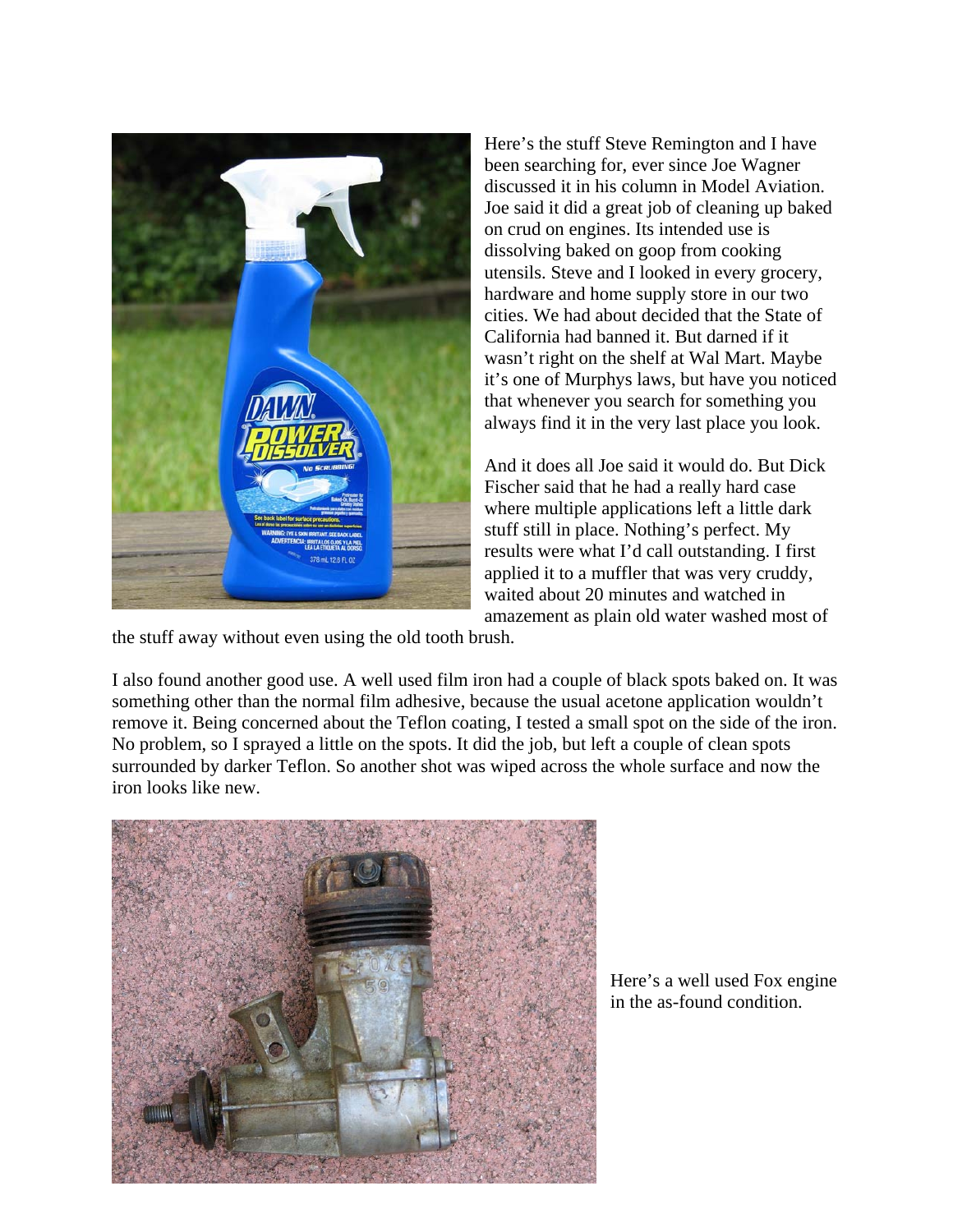

And here's the Fox after treatment with the Power Dissolver.

The power dissolver is a jelly-like almost clear liquid that bubbles and foams up when it hits the grime. Fifteen or twenty minutes later most of the goop just rinses right away with running water, then a brush helps clear out the corners.

**FUTABA 2.4 GHz TESTING.** Before we began flying at the Taft contest, we asked who had untested Futaba 2.4 GHz radios. There were three present. So we lined up the ships and switched on all three transmitters and receivers. There was no interference so we felt we were safe to go. Interference would have shown up only if two of the radios had been improperly coded at the factory. There was no point in testing the several others which had been checked out on one of Futabas' test units. It's possible that one of the three units could still be faulty. But what we did do was show ourselves that of the 2.4 radios present, all were safe to fly at that contest. They should still be tested with the Futaba test kit at one of the hobby shops or trade shows where Futaba offers this service. I suspect the problem wasn't widespread, but we haven't heard of Futaba releasing any data. I believe Tandy Walker may have gotten a "faulty" test with his 2.4GHz 7 channel modular type radio. Apparently it wasn't just the 6 channel sets that were recalled.

**EYESIGHT AND FLOATERS:** Having just returning from the ophthalmologist, I'll pose as a temporary expert on this subject, since good vision is a prime requirement for our activity. Floaters are dark spots, blobs, or stringy web-like things that can randomly appear inside the eyes. They "float" around with eye movement, hence the name. Other than whatever reduction in sharp vision they cause, they are usually harmless and dissolve over time. But that time can take months or even years. Still, if sudden and severe, they can also be a sign of retinal detachment, which is serious and usually requires surgery. Floaters often occur outside the center of vision, where there are less of a bother. But mine appeared right in the middle of vision in the right eye. There was also some blurring, which the Doc said was some blood inside. After careful examination he couldn't find retinal detachment and concluded that in my case, the small amount of blood was probably just a small vessel near the surface that had leaked a little. After three successive and thorough exams, he turned me loose with just an instruction regarding watching out for any changes, light flashes, etc. After about three weeks, I think I can see slight lightening of the floaters and reduction of the general blurring. So if you get particularly large or dark floaters, or light flashes, it's important to get checked out by an ophthalmologist.